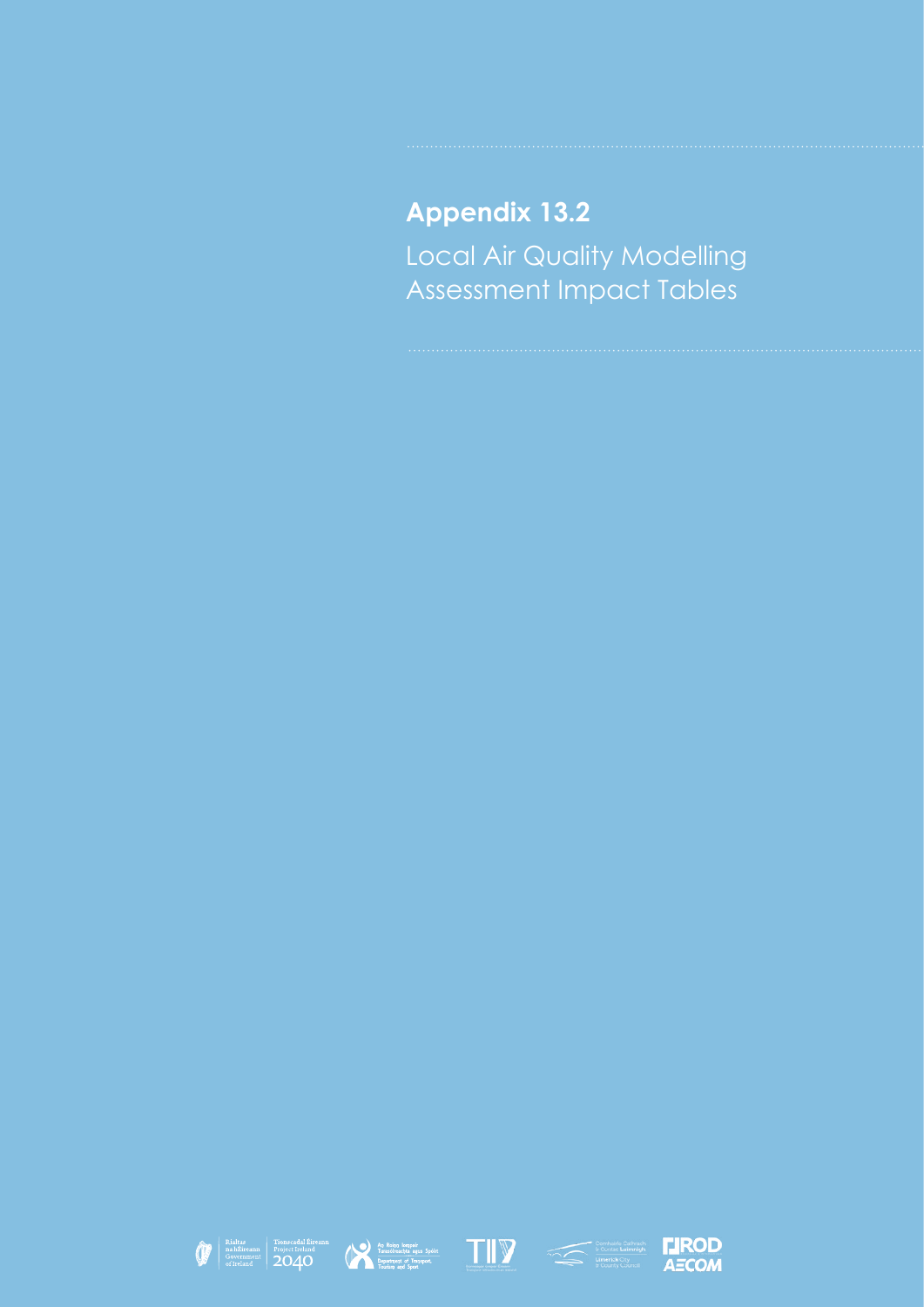# **APPENDIX 13.2 Local Air Quality Modelling Assessment Impact Tables**

# **Table A13.2.1 Annual Mean NO<sup>2</sup> Concentrations (µg/m<sup>3</sup> ) (using Interim advice note 170/12 V3 Long Term NO<sup>2</sup> Trend Projections)**

|                |           |           |              | <b>Impact Opening Year - 2024</b> |                               | Impact Design Year - 2039 |           |              |                  |                            |  |  |
|----------------|-----------|-----------|--------------|-----------------------------------|-------------------------------|---------------------------|-----------|--------------|------------------|----------------------------|--|--|
| Receptor       | <b>DM</b> | <b>DS</b> | <b>DS-DM</b> | <b>Magnitude</b>                  | Impact<br><b>Significance</b> | <b>DM</b>                 | <b>DS</b> | <b>DS-DM</b> | <b>Magnitude</b> | <b>Impact Significance</b> |  |  |
| A00-018 (R1)   | 12.93     | 12.82     | $-0.11$      | Imperceptible                     | <b>Negligible Decrease</b>    | 12.75                     | 12.63     | $-0.11$      | Imperceptible    | Negligible Decrease        |  |  |
| A01-001 (R2)   | 11.35     | 14.20     | 2.85         | Medium                            | Negligible Increase           | 11.12                     | 14.74     | 3.62         | Medium           | Negligible Increase        |  |  |
| A02-007 (R3)   | 15.28     | 13.12     | $-2.16$      | Medium                            | Negligible Decrease           | 15.78                     | 13.10     | $-2.68$      | Medium           | Negligible Decrease        |  |  |
| A03-007(R4)    | 13.94     | 11.56     | $-2.39$      | Medium                            | Negligible Decrease           | 14.10                     | 11.12     | $-2.99$      | Medium           | Negligible Decrease        |  |  |
| A06-006 (R5)   | 11.39     | 11.58     | 0.19         | Imperceptible                     | Negligible Increase           | 10.87                     | 11.11     | 0.24         | Imperceptible    | Negligible Increase        |  |  |
| B12-027A (R6)  | 15.54     | 12.85     | $-2.70$      | Medium                            | Negligible Decrease           | 16.11                     | 12.64     | $-3.47$      | Medium           | Negligible Decrease        |  |  |
| B11-008 (R7)   | 12.06     | 12.04     | $-0.02$      | Imperceptible                     | <b>Negligible Decrease</b>    | 11.72                     | 11.74     | 0.02         | Imperceptible    | Negligible Increase        |  |  |
| B11-007A (R8)  | 16.50     | 11.75     | $-4.75$      | Large                             | Negligible Decrease           | 17.33                     | 11.40     | $-5.93$      | Large            | Negligible Decrease        |  |  |
| C20-002 (R9)   | 11.39     | 11.45     | 0.05         | Imperceptible                     | Negligible Increase           | 10.87                     | 10.95     | 0.08         | Imperceptible    | Negligible Increase        |  |  |
| C26-005 (R10)  | 13.57     | 15.21     | 1.64         | Small                             | Negligible Increase           | 13.16                     | 15.14     | 1.98         | Small            | Negligible Increase        |  |  |
| D50-003 (R11)  | 11.39     | 11.46     | 0.07         | Imperceptible                     | Negligible Increase           | 10.87                     | 10.94     | 0.07         | Imperceptible    | Negligible Increase        |  |  |
| D49-019 (R12)  | 12.87     | 11.55     | $-1.32$      | Small                             | Negligible Decrease           | 12.55                     | 11.13     | $-1.42$      | Small            | Negligible Decrease        |  |  |
| D51-003 (R13)  | 11.65     | 14.43     | 2.78         | Medium                            | Negligible Increase           | 11.15                     | 14.16     | 3.01         | Medium           | Negligible Increase        |  |  |
| D51-008A (R14) | 14.05     | 11.30     | $-2.74$      | Medium                            | Negligible Decrease           | 13.88                     | 10.87     | $-3.01$      | <b>Medium</b>    | Negligible Decrease        |  |  |
| D54-001 (R15)  | 11.39     | 12.68     | 1.29         | Small                             | Negligible Increase           | 10.87                     | 12.26     | 1.39         | Small            | Negligible Increase        |  |  |
| D55-002 (R16)  | 13.01     | 11.65     | $-1.36$      | Small                             | Negligible Decrease           | 12.63                     | 11.26     | $-1.38$      | Small            | Negligible Decrease        |  |  |
| D56-005 (R17)  | 11.39     | 14.59     | 3.20         | Medium                            | Negligible Increase           | 10.87                     | 14.33     | 3.46         | <b>Medium</b>    | Negligible Increase        |  |  |
| D57-007 (R18)  | 11.39     | 12.21     | 0.82         | Small                             | Negligible Increase           | 10.87                     | 11.75     | 0.88         | Small            | Negligible Increase        |  |  |
| D60-012A (R19) | 15.71     | 12.26     | $-3.45$      | Medium                            | Negligible Decrease           | 15.35                     | 12.13     | $-3.22$      | Medium           | Negligible Decrease        |  |  |
| D61-014 (R20)  | 13.45     | 12.32     | $-1.13$      | Small                             | Negligible Decrease           | 13.05                     | 12.05     | $-1.00$      | Small            | Negligible Decrease        |  |  |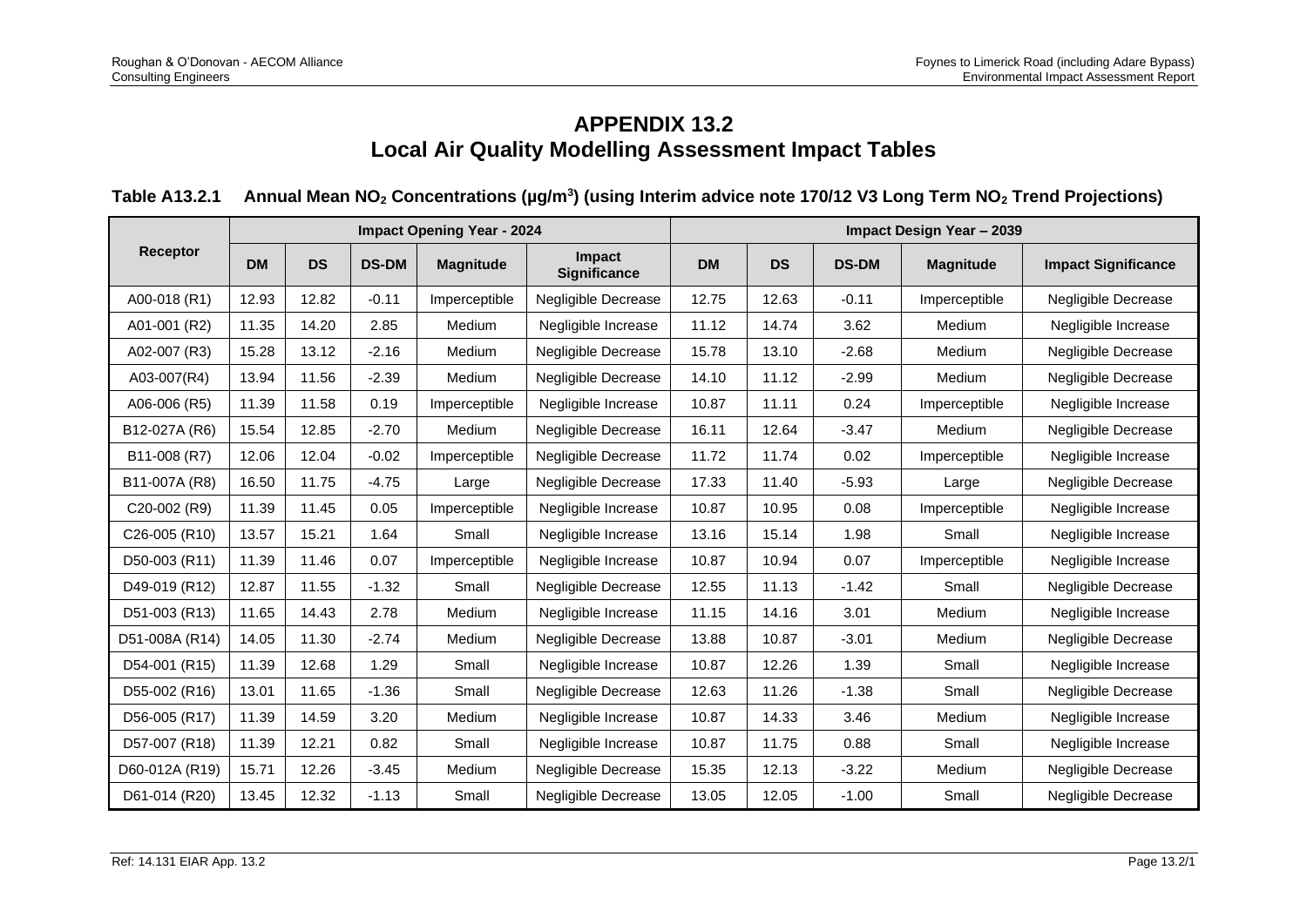| Receptor                |           |           |              | <b>Impact Opening Year - 2024</b> |                               | Impact Design Year - 2039 |                |              |                  |                            |  |
|-------------------------|-----------|-----------|--------------|-----------------------------------|-------------------------------|---------------------------|----------------|--------------|------------------|----------------------------|--|
|                         | <b>DM</b> | <b>DS</b> | <b>DS-DM</b> | <b>Magnitude</b>                  | Impact<br><b>Significance</b> | <b>DM</b>                 | <b>DS</b>      | <b>DS-DM</b> | <b>Magnitude</b> | <b>Impact Significance</b> |  |
| D64-001 (R21)           | 14.58     | 16.48     | .89          | Small                             | Negligible Increase           | 14.23                     | 16.45          | 2.21         | Medium           | Negligible Increase        |  |
| D65-001A (R22)          | 15.72     | 15.72     | 0.00         | Imperceptible                     | Negligible Decrease           | 15.91                     | 15.78          | $-0.12$      | Imperceptible    | Negligible Decrease        |  |
| Annual Mean Limit Value |           |           |              |                                   |                               |                           | $40 \mu g/m^3$ |              |                  |                            |  |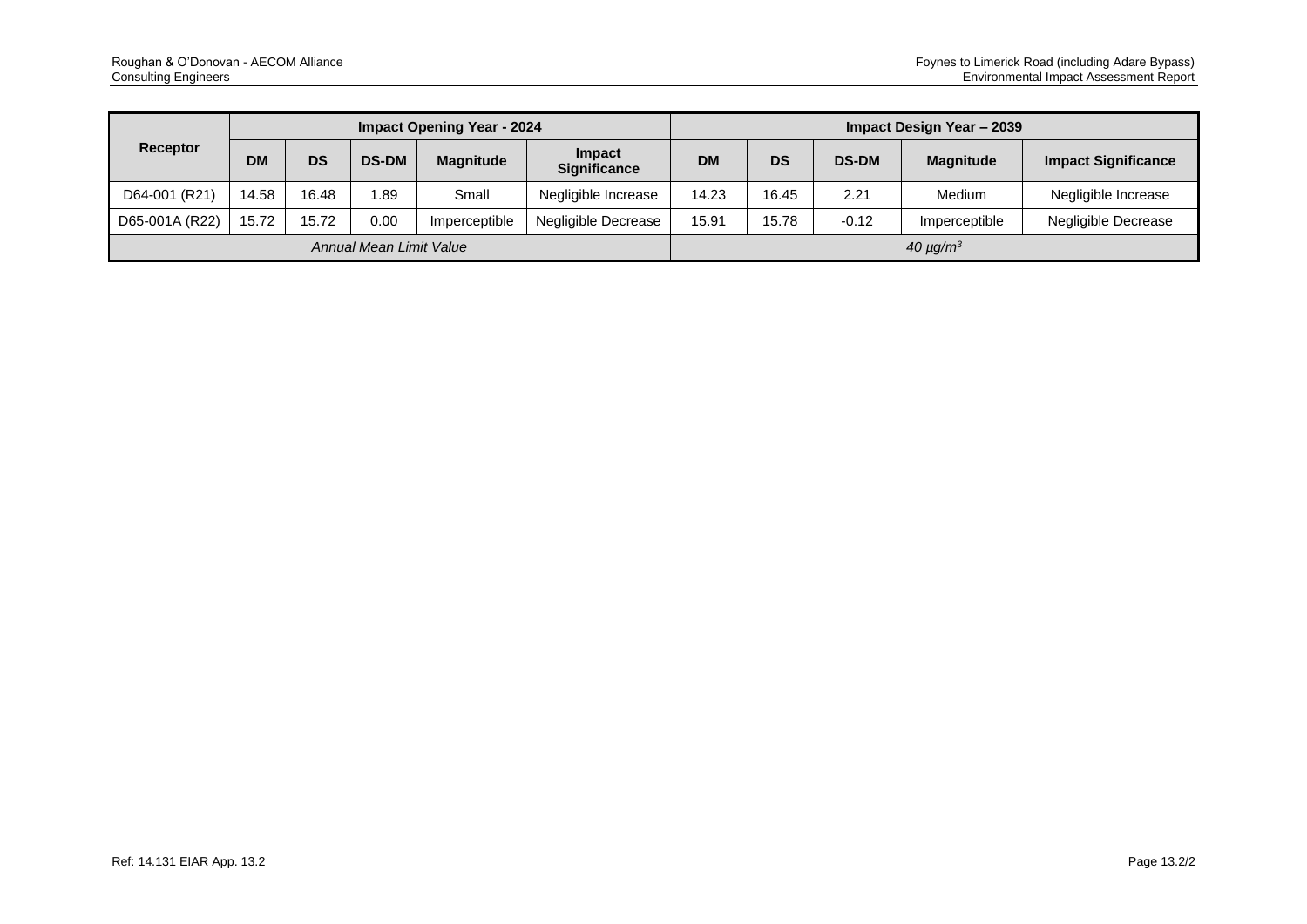|                 |           |           |                                | <b>Impact Opening Year - 2024</b> |                            | Impact Design Year - 2039 |           |              |                  |                            |  |
|-----------------|-----------|-----------|--------------------------------|-----------------------------------|----------------------------|---------------------------|-----------|--------------|------------------|----------------------------|--|
| <b>Receptor</b> | <b>DM</b> | <b>DS</b> | <b>DS-DM</b>                   | <b>Magnitude</b>                  | <b>Impact Significance</b> | <b>DM</b>                 | <b>DS</b> | <b>DS-DM</b> | <b>Magnitude</b> | <b>Impact Significance</b> |  |
| A00-018 (R1)    | 11.98     | 11.88     | $-0.10$                        | Imperceptible                     | <b>Negligible Decrease</b> | 12.34                     | 12.23     | $-0.11$      | Imperceptible    | Negligible Decrease        |  |
| A01-001 (R2)    | 11.54     | 14.44     | 2.90                           | Medium                            | Negligible Increase        | 11.80                     | 15.64     | 3.84         | Medium           | Negligible Increase        |  |
| A02-007 (R3)    | 14.21     | 12.20     | $-2.01$                        | Medium                            | Negligible Decrease        | 15.31                     | 12.71     | $-2.60$      | Medium           | Negligible Decrease        |  |
| A03-007(R4)     | 12.92     | 10.71     | $-2.21$                        | Medium                            | Negligible Decrease        | 13.65                     | 10.76     | $-2.89$      | Medium           | Negligible Decrease        |  |
| A06-006 (R5)    | 10.46     | 10.63     | 0.17                           | Imperceptible                     | Negligible Increase        | 10.46                     | 10.69     | 0.23         | Imperceptible    | Negligible Increase        |  |
| B12-027A (R6)   | 14.53     | 12.01     | $-2.52$                        | Medium                            | Negligible Decrease        | 15.69                     | 12.31     | $-3.38$      | Medium           | Negligible Decrease        |  |
| B11-008 (R7)    | 11.16     | 11.14     | $-0.02$                        | Imperceptible                     | Negligible Decrease        | 11.35                     | 11.37     | 0.02         | Imperceptible    | Negligible Increase        |  |
| B11-007A (R8)   | 15.41     | 10.97     | $-4.44$                        | Large                             | Negligible Decrease        | 16.85                     | 11.08     | $-5.77$      | Large            | Negligible Decrease        |  |
| C20-002 (R9)    | 10.46     | 10.51     | 0.05                           | Imperceptible                     | Negligible Increase        | 10.46                     | 10.54     | 0.08         | Imperceptible    | Negligible Increase        |  |
| C26-005 (R10)   | 12.68     | 14.21     | 1.53                           | Small                             | Negligible Increase        | 12.84                     | 14.77     | 1.93         | Small            | Negligible Increase        |  |
| D50-003 (R11)   | 10.46     | 10.52     | 0.06                           | Imperceptible                     | Negligible Increase        | 10.46                     | 10.53     | 0.07         | Imperceptible    | Negligible Increase        |  |
| D49-019 (R12)   | 11.97     | 10.74     | $-1.23$                        | Small                             | Negligible Decrease        | 12.19                     | 10.81     | $-1.38$      | Small            | Negligible Decrease        |  |
| D51-003 (R13)   | 10.71     | 13.27     | 2.56                           | Medium                            | Negligible Increase        | 10.75                     | 13.65     | 2.90         | Medium           | Negligible Increase        |  |
| D51-008A (R14)  | 13.16     | 10.59     | $-2.57$                        | Medium                            | Negligible Decrease        | 13.56                     | 10.62     | $-2.94$      | Medium           | Negligible Decrease        |  |
| D54-001 (R15)   | 10.46     | 11.64     | 1.18                           | Small                             | Negligible Increase        | 10.46                     | 11.80     | 1.34         | Small            | Negligible Increase        |  |
| D55-002 (R16)   | 12.11     | 10.84     | $-1.27$                        | Small                             | Negligible Decrease        | 12.28                     | 10.94     | $-1.34$      | Small            | Negligible Decrease        |  |
| D56-005 (R17)   | 10.46     | 13.40     | 2.94                           | Medium                            | Negligible Increase        | 10.46                     | 13.79     | 3.33         | Medium           | Negligible Increase        |  |
| D57-007 (R18)   | 10.46     | 11.21     | 0.75                           | Small                             | Negligible Increase        | 10.46                     | 11.31     | 0.85         | Small            | Negligible Increase        |  |
| D60-012A (R19)  | 14.86     | 11.60     | $-3.26$                        | Medium                            | Negligible Decrease        | 15.12                     | 11.95     | $-3.17$      | Medium           | Negligible Decrease        |  |
| D61-014 (R20)   | 12.57     | 11.51     | $-1.06$                        | Small                             | Negligible Decrease        | 12.73                     | 11.75     | $-0.98$      | Small            | Negligible Decrease        |  |
| D64-001 (R21)   | 13.71     | 15.49     | 1.78                           | Small                             | Negligible Increase        | 13.95                     | 16.12     | 2.17         | Medium           | Negligible Increase        |  |
| D65-001A (R22)  | 14.74     | 14.74     | 0.00                           | Imperceptible                     | Negligible Decrease        | 15.52                     | 15.40     | $-0.12$      | Imperceptible    | <b>Negligible Decrease</b> |  |
|                 |           |           | <b>Annual Mean Limit Value</b> |                                   |                            | 40 $\mu$ g/m <sup>3</sup> |           |              |                  |                            |  |

#### **Table A13.2.2 Annual Mean NO<sup>2</sup> Concentrations (µg/m<sup>3</sup> ) (using Defra's Technical Guidance)**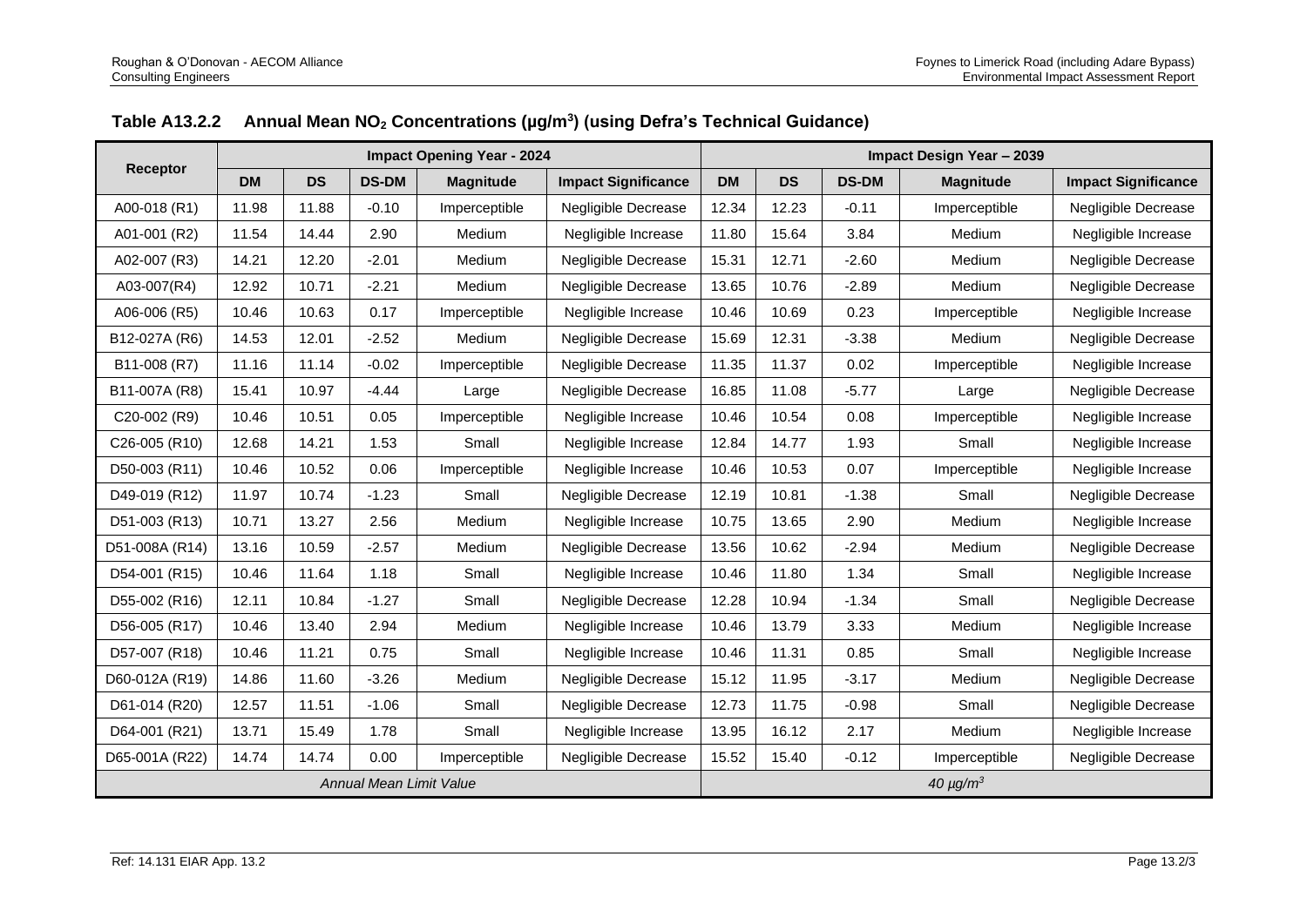|                | IAN 170/12 V3 Long Term NO2 Trend Projections Technique |           |           | <b>Defra's Technical Guidance Technique</b> |           |                            |           |                    |  |
|----------------|---------------------------------------------------------|-----------|-----------|---------------------------------------------|-----------|----------------------------|-----------|--------------------|--|
| Receptor       | <b>Opening Year - 2024</b>                              |           |           | Design Year - 2039                          |           | <b>Opening Year - 2024</b> |           | Design Year - 2039 |  |
|                | <b>DM</b>                                               | <b>DS</b> | <b>DM</b> | <b>DS</b>                                   | <b>DM</b> | <b>DS</b>                  | <b>DM</b> | <b>DS</b>          |  |
| A00-018 (R1)   | 45.2                                                    | 44.9      | 44.6      | 44.2                                        | 45.2      | 44.9                       | 44.6      | 44.2               |  |
| A01-001 (R2)   | 39.7                                                    | 49.7      | 38.9      | 51.6                                        | 39.7      | 49.7                       | 38.9      | 51.6               |  |
| A02-007 (R3)   | 53.5                                                    | 45.9      | 55.2      | 45.9                                        | 53.5      | 45.9                       | 55.2      | 45.9               |  |
| A03-007(R4)    | 48.8                                                    | 40.5      | 49.4      | 38.9                                        | 48.8      | 40.5                       | 49.4      | 38.9               |  |
| A06-006 (R5)   | 39.9                                                    | 40.5      | 38.0      | 38.9                                        | 39.9      | 40.5                       | 38.0      | 38.9               |  |
| B12-027A (R6)  | 54.4                                                    | 45.0      | 56.4      | 44.2                                        | 54.4      | 45.0                       | 56.4      | 44.2               |  |
| B11-008 (R7)   | 42.2                                                    | 42.1      | 41.0      | 41.1                                        | 42.2      | 42.1                       | 41.0      | 41.1               |  |
| B11-007A (R8)  | 57.8                                                    | 41.1      | 60.7      | 39.9                                        | 57.8      | 41.1                       | 60.7      | 39.9               |  |
| C20-002 (R9)   | 39.9                                                    | 40.1      | 38.0      | 38.3                                        | 39.9      | 40.1                       | 38.0      | 38.3               |  |
| C26-005 (R10)  | 47.5                                                    | 53.2      | 46.1      | 53.0                                        | 47.5      | 53.2                       | 46.1      | 53.0               |  |
| D50-003 (R11)  | 39.9                                                    | 40.1      | 38.0      | 38.3                                        | 39.9      | 40.1                       | 38.0      | 38.3               |  |
| D49-019 (R12)  | 45.0                                                    | 40.4      | 43.9      | 38.9                                        | 45.0      | 40.4                       | 43.9      | 38.9               |  |
| D51-003 (R13)  | 40.8                                                    | 50.5      | 39.0      | 49.6                                        | 40.8      | 50.5                       | 39.0      | 49.6               |  |
| D51-008A (R14) | 49.2                                                    | 39.6      | 48.6      | 38.1                                        | 49.2      | 39.6                       | 48.6      | 38.1               |  |
| D54-001 (R15)  | 39.9                                                    | 44.4      | 38.0      | 42.9                                        | 39.9      | 44.4                       | 38.0      | 42.9               |  |
| D55-002 (R16)  | 45.6                                                    | 40.8      | 44.2      | 39.4                                        | 45.6      | 40.8                       | 44.2      | 39.4               |  |
| D56-005 (R17)  | 39.9                                                    | 51.1      | 38.0      | 50.2                                        | 39.9      | 51.1                       | 38.0      | 50.2               |  |
| D57-007 (R18)  | 39.9                                                    | 42.7      | 38.0      | 41.1                                        | 39.9      | 42.7                       | 38.0      | 41.1               |  |
| D60-012A (R19) | 55.0                                                    | 42.9      | 53.7      | 42.5                                        | 55.0      | 42.9                       | 53.7      | 42.5               |  |
| D61-014 (R20)  | 47.1                                                    | 43.1      | 45.7      | 42.2                                        | 47.1      | 43.1                       | 45.7      | 42.2               |  |
| D64-001 (R21)  | 51.0                                                    | 57.7      | 49.8      | 57.6                                        | 51.0      | 57.7                       | 49.8      | 57.6               |  |
| D65-001A (R22) | 55.0                                                    | 55.0      | 55.7      | 55.2                                        | 55.0      | 55.0                       | 55.7      | 55.2               |  |
|                | 1-Hour Limit Value (as 99.8th percentile)               |           |           |                                             |           | 200 $\mu$ g/m <sup>3</sup> |           |                    |  |

#### **Table A13.2.3 1 Hour 99.8th%ile NO<sup>2</sup> Concentrations (µg/m<sup>3</sup> )**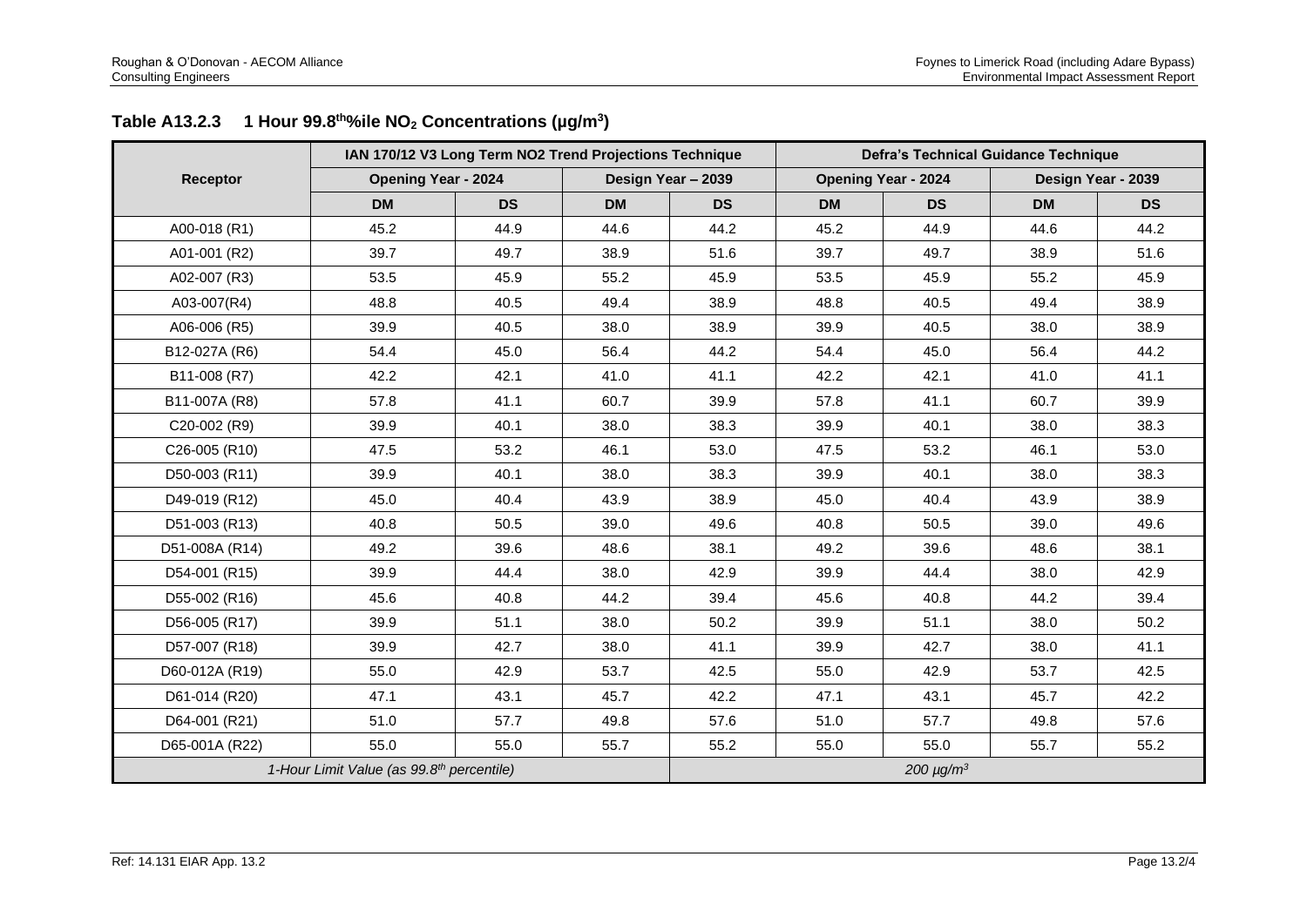|                 |           |           |                         | <b>Impact Opening Year - 2024</b> |                            | <b>Impact Design Year - 2039</b> |           |              |                  |                            |  |
|-----------------|-----------|-----------|-------------------------|-----------------------------------|----------------------------|----------------------------------|-----------|--------------|------------------|----------------------------|--|
| <b>Receptor</b> | <b>DM</b> | <b>DS</b> | <b>DS-DM</b>            | <b>Magnitude</b>                  | <b>Impact Significance</b> | <b>DM</b>                        | <b>DS</b> | <b>DS-DM</b> | <b>Magnitude</b> | <b>Impact Significance</b> |  |
| A00-018 (R1)    | 15.00     | 14.99     | $-0.02$                 | Imperceptible                     | Negligible Decrease        | 15.07                            | 15.05     | $-0.02$      | Imperceptible    | Negligible Decrease        |  |
| A01-001 (R2)    | 14.93     | 15.38     | 0.45                    | Small                             | Negligible Increase        | 14.98                            | 15.58     | 0.60         | Small            | Negligible Increase        |  |
| A02-007 (R3)    | 15.38     | 15.03     | $-0.35$                 | Imperceptible                     | Negligible Decrease        | 15.57                            | 15.12     | $-0.46$      | Small            | Negligible Decrease        |  |
| A03-007(R4)     | 15.15     | 14.79     | $-0.36$                 | Imperceptible                     | Negligible Decrease        | 15.28                            | 14.80     | $-0.48$      | Small            | Negligible Decrease        |  |
| A06-006 (R5)    | 14.74     | 14.76     | 0.03                    | Imperceptible                     | Negligible Increase        | 14.74                            | 14.77     | 0.04         | Imperceptible    | Negligible Increase        |  |
| B12-027A (R6)   | 15.51     | 15.02     | $-0.49$                 | Small                             | Negligible Decrease        | 15.75                            | 15.10     | $-0.65$      | Small            | Negligible Decrease        |  |
| B11-008 (R7)    | 14.93     | 14.90     | $-0.02$                 | Imperceptible                     | Negligible Decrease        | 14.98                            | 14.95     | $-0.03$      | Imperceptible    | Negligible Decrease        |  |
| B11-007A (R8)   | 15.58     | 14.85     | $-0.74$                 | Small                             | Negligible Decrease        | 15.85                            | 14.87     | $-0.97$      | Small            | Negligible Decrease        |  |
| C20-002 (R9)    | 14.74     | 14.75     | 0.01                    | Imperceptible                     | Negligible Increase        | 14.74                            | 14.75     | 0.01         | Imperceptible    | Negligible Increase        |  |
| C26-005 (R10)   | 15.27     | 15.78     | 0.51                    | Small                             | Negligible Increase        | 15.31                            | 15.92     | 0.60         | Small            | Negligible Increase        |  |
| D50-003 (R11)   | 14.74     | 14.75     | 0.01                    | Imperceptible                     | Negligible Increase        | 14.74                            | 14.75     | 0.01         | Imperceptible    | Negligible Increase        |  |
| D49-019 (R12)   | 15.12     | 14.77     | $-0.34$                 | Imperceptible                     | Negligible Decrease        | 15.17                            | 14.78     | $-0.39$      | Imperceptible    | Negligible Decrease        |  |
| D51-003 (R13)   | 14.80     | 15.56     | 0.76                    | Small                             | Negligible Increase        | 14.81                            | 15.65     | 0.84         | Small            | Negligible Increase        |  |
| D51-008A (R14)  | 15.42     | 14.75     | $-0.67$                 | Small                             | Negligible Decrease        | 15.52                            | 14.76     | $-0.76$      | Small            | Negligible Decrease        |  |
| D54-001 (R15)   | 14.74     | 15.08     | 0.34                    | Imperceptible                     | Negligible Increase        | 14.74                            | 15.12     | 0.38         | Imperceptible    | Negligible Increase        |  |
| D55-002 (R16)   | 15.16     | 14.82     | $-0.34$                 | Imperceptible                     | Negligible Decrease        | 15.20                            | 14.85     | $-0.36$      | Imperceptible    | Negligible Decrease        |  |
| D56-005 (R17)   | 14.74     | 15.60     | 0.87                    | Small                             | Negligible Increase        | 14.74                            | 15.71     | 0.97         | Small            | Negligible Increase        |  |
| D57-007 (R18)   | 14.74     | 14.96     | 0.22                    | Imperceptible                     | Negligible Increase        | 14.74                            | 14.98     | 0.24         | Imperceptible    | Negligible Increase        |  |
| D60-012A (R19)  | 15.65     | 14.96     | $-0.69$                 | Small                             | Negligible Decrease        | 15.72                            | 15.03     | $-0.70$      | Small            | Negligible Decrease        |  |
| D61-014 (R20)   | 15.24     | 14.98     | $-0.26$                 | Imperceptible                     | Negligible Decrease        | 15.29                            | 15.03     | $-0.25$      | Imperceptible    | Negligible Decrease        |  |
| D64-001 (R21)   | 15.51     | 16.20     | 0.69                    | Small                             | Negligible Increase        | 15.58                            | 16.38     | 0.79         | Small            | Negligible Increase        |  |
| D65-001A (R22)  | 15.70     | 15.70     | 0.003                   | Imperceptible                     | Negligible Increase        | 15.82                            | 15.81     | $-0.01$      | Imperceptible    | Negligible Decrease        |  |
|                 |           |           | Annual Mean Limit Value |                                   |                            | $40 \mu g/m^3$                   |           |              |                  |                            |  |

#### **Table A13.2.4 Annual Mean PM<sup>10</sup> Concentrations (µg/m<sup>3</sup> )**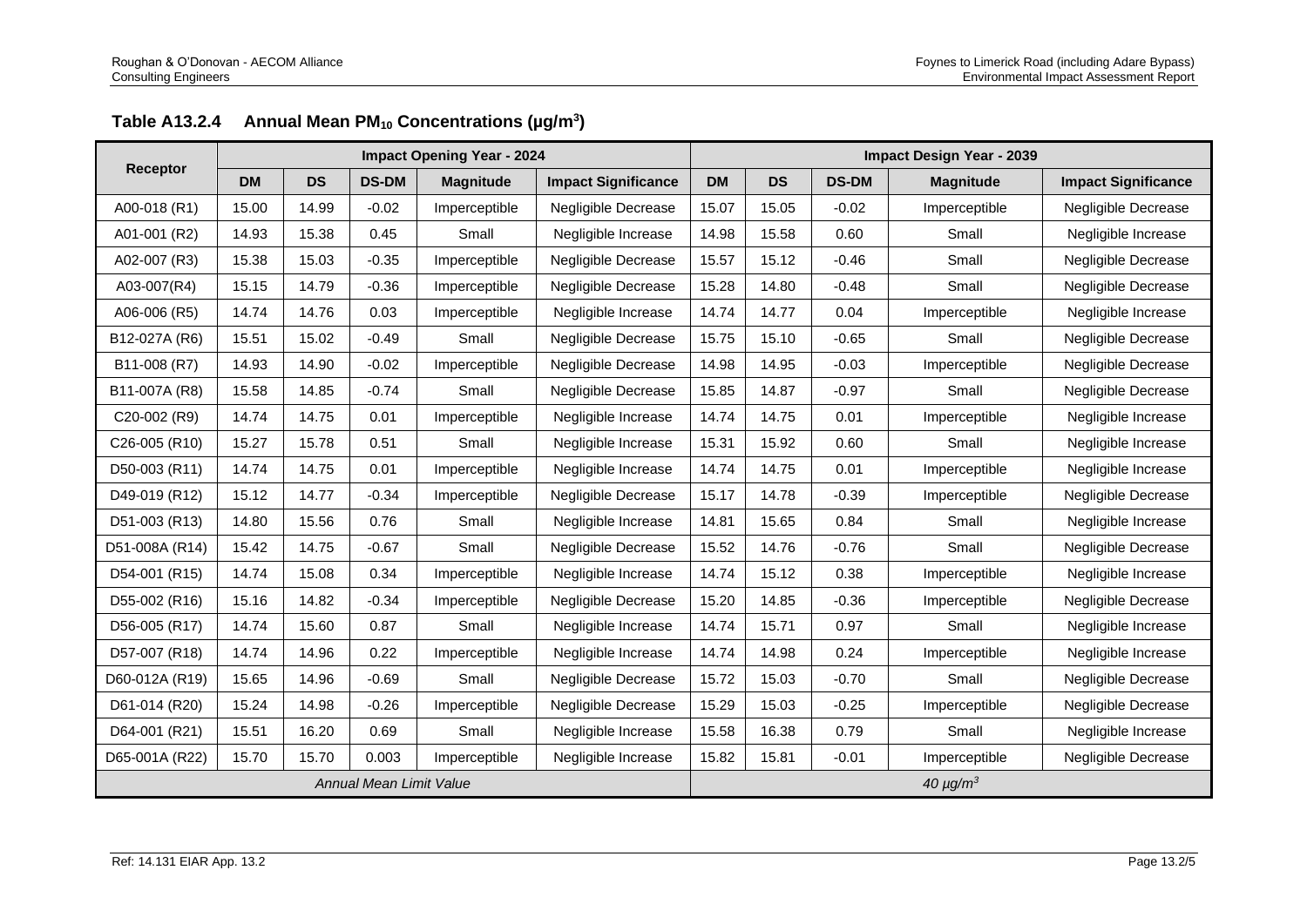|                 |           |           |                                | <b>Impact Opening Year - 2024</b> |                            | <b>Impact Design Year - 2039</b> |           |              |                  |                            |  |  |
|-----------------|-----------|-----------|--------------------------------|-----------------------------------|----------------------------|----------------------------------|-----------|--------------|------------------|----------------------------|--|--|
| <b>Receptor</b> | <b>DM</b> | <b>DS</b> | <b>DS-DM</b>                   | <b>Magnitude</b>                  | <b>Impact Significance</b> | <b>DM</b>                        | <b>DS</b> | <b>DS-DM</b> | <b>Magnitude</b> | <b>Impact Significance</b> |  |  |
| A00-018 (R1)    | 10.50     | 10.49     | $-0.01$                        | Imperceptible                     | Negligible Decrease        | 10.55                            | 10.54     | $-0.01$      | Imperceptible    | Negligible Decrease        |  |  |
| A01-001 (R2)    | 10.45     | 10.76     | 0.31                           | Small                             | Negligible Increase        | 10.48                            | 10.91     | 0.42         | Small            | Negligible Increase        |  |  |
| A02-007 (R3)    | 10.76     | 10.52     | $-0.25$                        | Imperceptible                     | Negligible Decrease        | 10.90                            | 10.58     | $-0.32$      | Small            | Negligible Decrease        |  |  |
| A03-007(R4)     | 10.61     | 10.35     | $-0.25$                        | Small                             | Negligible Decrease        | 10.70                            | 10.36     | $-0.34$      | Small            | Negligible Decrease        |  |  |
| A06-006 (R5)    | 10.32     | 10.34     | 0.02                           | Imperceptible                     | Negligible Increase        | 10.32                            | 10.34     | 0.03         | Imperceptible    | Negligible Increase        |  |  |
| B12-027A (R6)   | 10.86     | 10.52     | $-0.34$                        | Small                             | Negligible Decrease        | 11.02                            | 10.57     | $-0.46$      | Small            | Negligible Decrease        |  |  |
| B11-008 (R7)    | 10.45     | 10.43     | $-0.02$                        | Imperceptible                     | Negligible Decrease        | 10.49                            | 10.47     | $-0.02$      | Imperceptible    | Negligible Decrease        |  |  |
| B11-007A (R8)   | 10.91     | 10.39     | $-0.52$                        | Small                             | Negligible Decrease        | 11.09                            | 10.41     | $-0.68$      | Small            | Negligible Decrease        |  |  |
| C20-002 (R9)    | 10.32     | 10.32     | 0.01                           | Imperceptible                     | Negligible Increase        | 10.32                            | 10.32     | 0.01         | Imperceptible    | Negligible Increase        |  |  |
| C26-005 (R10)   | 10.69     | 11.05     | 0.36                           | Small                             | Negligible Increase        | 10.72                            | 11.14     | 0.42         | Small            | Negligible Increase        |  |  |
| D50-003 (R11)   | 10.32     | 10.32     | 0.01                           | Imperceptible                     | Negligible Increase        | 10.32                            | 10.32     | 0.01         | Imperceptible    | Negligible Increase        |  |  |
| D49-019 (R12)   | 10.58     | 10.34     | $-0.24$                        | Imperceptible                     | Negligible Decrease        | 10.62                            | 10.35     | $-0.27$      | Small            | Negligible Decrease        |  |  |
| D51-003 (R13)   | 10.36     | 10.89     | 0.53                           | Small                             | Negligible Increase        | 10.37                            | 10.96     | 0.59         | Small            | Negligible Increase        |  |  |
| D51-008A (R14)  | 10.80     | 10.33     | $-0.47$                        | Small                             | Negligible Decrease        | 10.87                            | 10.33     | $-0.53$      | Small            | Negligible Decrease        |  |  |
| D54-001 (R15)   | 10.32     | 10.56     | 0.24                           | Imperceptible                     | Negligible Increase        | 10.32                            | 10.59     | 0.27         | Small            | Negligible Increase        |  |  |
| D55-002 (R16)   | 10.61     | 10.38     | $-0.24$                        | Imperceptible                     | Negligible Decrease        | 10.64                            | 10.39     | $-0.25$      | Imperceptible    | Negligible Decrease        |  |  |
| D56-005 (R17)   | 10.32     | 10.92     | 0.61                           | Small                             | Negligible Increase        | 10.32                            | 11.00     | 0.68         | Small            | Negligible Increase        |  |  |
| D57-007 (R18)   | 10.32     | 10.47     | 0.15                           | Imperceptible                     | Negligible Increase        | 10.32                            | 10.49     | 0.17         | Imperceptible    | Negligible Increase        |  |  |
| D60-012A (R19)  | 10.95     | 10.47     | $-0.48$                        | Small                             | Negligible Decrease        | 11.00                            | 10.52     | $-0.49$      | Small            | Negligible Decrease        |  |  |
| D61-014 (R20)   | 10.67     | 10.49     | $-0.18$                        | Imperceptible                     | Negligible Decrease        | 10.70                            | 10.52     | $-0.18$      | Imperceptible    | Negligible Decrease        |  |  |
| D64-001 (R21)   | 10.86     | 11.34     | 0.48                           | Small                             | Negligible Increase        | 10.91                            | 11.46     | 0.56         | Small            | Negligible Increase        |  |  |
| D65-001A (R22)  | 10.99     | 10.99     | 0.002                          | Imperceptible                     | Negligible Increase        | 11.08                            | 11.07     | $-0.01$      | Imperceptible    | Negligible Decrease        |  |  |
|                 |           |           | <b>Annual Mean Limit Value</b> |                                   |                            | $25 \mu g/m^3$                   |           |              |                  |                            |  |  |

## **Table A13.2.5 Annual Mean PM2.5 Concentrations (µg/m<sup>3</sup> )**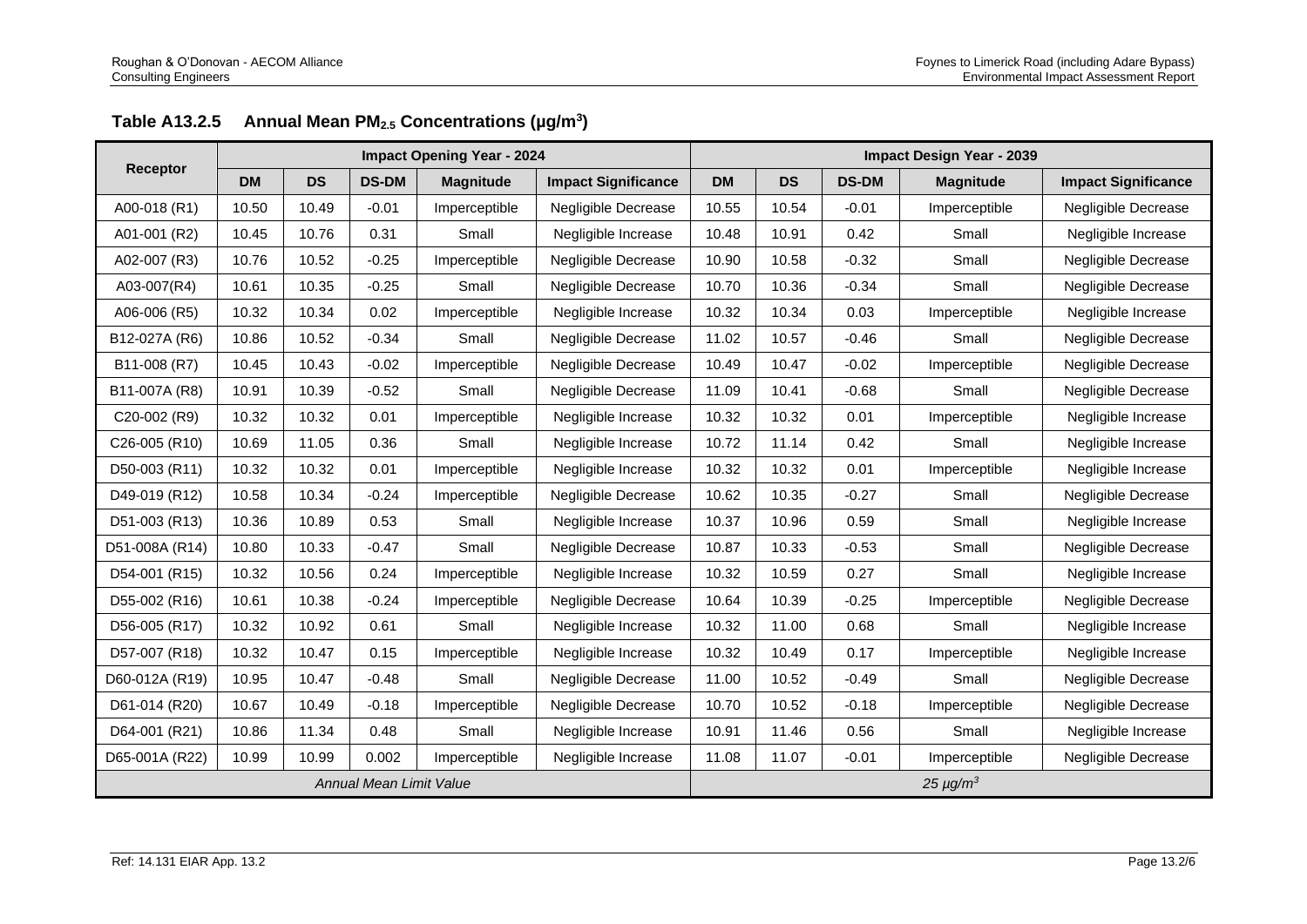|                |           |           |                            | <b>Impact Opening Year - 2024</b> |                            | <b>Impact Design Year - 2039</b> |           |              |                  |                            |  |
|----------------|-----------|-----------|----------------------------|-----------------------------------|----------------------------|----------------------------------|-----------|--------------|------------------|----------------------------|--|
| Receptor       | <b>DM</b> | <b>DS</b> | <b>DS-DM</b>               | <b>Magnitude</b>                  | <b>Impact Significance</b> | <b>DM</b>                        | <b>DS</b> | <b>DS-DM</b> | <b>Magnitude</b> | <b>Impact Significance</b> |  |
| A00-018 (R1)   | 3.058     | 3.054     | $-0.003$                   | Imperceptible                     | Negligible Decrease        | 3.073                            | 3.068     | $-0.005$     | Imperceptible    | Negligible Decrease        |  |
| A01-001 (R2)   | 3.041     | 3.099     | 0.058                      | Imperceptible                     | Negligible Increase        | 3.052                            | 3.129     | 0.077        | Imperceptible    | Negligible Increase        |  |
| A02-007 (R3)   | 3.086     | 3.046     | $-0.040$                   | Imperceptible                     | Negligible Decrease        | 3.112                            | 3.060     | $-0.052$     | Imperceptible    | Negligible Decrease        |  |
| A03-007(R4)    | 3.056     | 3.012     | $-0.044$                   | Imperceptible                     | Negligible Decrease        | 3.073                            | 3.016     | $-0.057$     | Imperceptible    | Negligible Decrease        |  |
| A06-006 (R5)   | 3.000     | 3.004     | 0.004                      | Imperceptible                     | Negligible Increase        | 3.000                            | 3.005     | 0.005        | Imperceptible    | Negligible Increase        |  |
| B12-027A (R6)  | 3.107     | 3.064     | $-0.044$                   | Imperceptible                     | Negligible Decrease        | 3.139                            | 3.080     | $-0.059$     | Imperceptible    | Negligible Decrease        |  |
| B11-008 (R7)   | 3.060     | 3.045     | $-0.016$                   | Imperceptible                     | Negligible Decrease        | 3.077                            | 3.056     | $-0.021$     | Imperceptible    | Negligible Decrease        |  |
| B11-007A (R8)  | 3.114     | 3.025     | $-0.089$                   | Imperceptible                     | Negligible Decrease        | 3.148                            | 3.032     | $-0.116$     | Imperceptible    | Negligible Decrease        |  |
| C20-002 (R9)   | 3.000     | 3.001     | 0.001                      | Imperceptible                     | Negligible Increase        | 3.000                            | 3.001     | 0.001        | Imperceptible    | Negligible Increase        |  |
| C26-005 (R10)  | 3.070     | 3.097     | 0.027                      | Imperceptible                     | Negligible Increase        | 3.075                            | 3.109     | 0.033        | Imperceptible    | Negligible Increase        |  |
| D50-003 (R11)  | 3.000     | 3.002     | 0.002                      | Imperceptible                     | Negligible Increase        | 3.000                            | 3.002     | 0.002        | Imperceptible    | Negligible Increase        |  |
| D49-019 (R12)  | 3.056     | 3.008     | $-0.048$                   | Imperceptible                     | Negligible Decrease        | 3.063                            | 3.010     | $-0.054$     | Imperceptible    | Negligible Decrease        |  |
| D51-003 (R13)  | 3.009     | 3.075     | 0.066                      | Imperceptible                     | Negligible Increase        | 3.010                            | 3.083     | 0.072        | Imperceptible    | Negligible Increase        |  |
| D51-008A (R14) | 3.101     | 3.003     | $-0.097$                   | Imperceptible                     | Negligible Decrease        | 3.114                            | 3.004     | $-0.110$     | Imperceptible    | Negligible Decrease        |  |
| D54-001 (R15)  | 3.000     | 3.031     | 0.031                      | Imperceptible                     | Negligible Increase        | 3.000                            | 3.035     | 0.035        | Imperceptible    | Negligible Increase        |  |
| D55-002 (R16)  | 3.062     | 3.025     | $-0.037$                   | Imperceptible                     | Negligible Decrease        | 3.068                            | 3.032     | $-0.036$     | Imperceptible    | Negligible Decrease        |  |
| D56-005 (R17)  | 3.000     | 3.079     | 0.079                      | Imperceptible                     | Negligible Increase        | 3.000                            | 3.088     | 0.088        | Imperceptible    | Negligible Increase        |  |
| D57-007 (R18)  | 3.000     | 3.020     | 0.020                      | Imperceptible                     | Negligible Increase        | 3.000                            | 3.022     | 0.022        | Imperceptible    | Negligible Increase        |  |
| D60-012A (R19) | 3.259     | 3.061     | $-0.198$                   | Imperceptible                     | Negligible Decrease        | 3.277                            | 3.077     | $-0.199$     | Imperceptible    | Negligible Decrease        |  |
| D61-014 (R20)  | 3.067     | 3.049     | $-0.018$                   | Imperceptible                     | Negligible Decrease        | 3.072                            | 3.061     | $-0.011$     | Imperceptible    | Negligible Decrease        |  |
| D64-001 (R21)  | 3.103     | 3.133     | 0.030                      | Imperceptible                     | Negligible Increase        | 3.111                            | 3.148     | 0.037        | Imperceptible    | Negligible Increase        |  |
| D65-001A (R22) | 3.137     | 3.138     | 0.0005                     | Imperceptible                     | Negligible Increase        | 3.153                            | 3.151     | $-0.001$     | Imperceptible    | Negligible Decrease        |  |
|                |           |           | Rolling 8-Hour Limit Value |                                   |                            | 10 mg/ $m3$                      |           |              |                  |                            |  |

#### **Table A13.2.6 Maximum 8-hour CO Concentrations (mg/m<sup>3</sup> )**